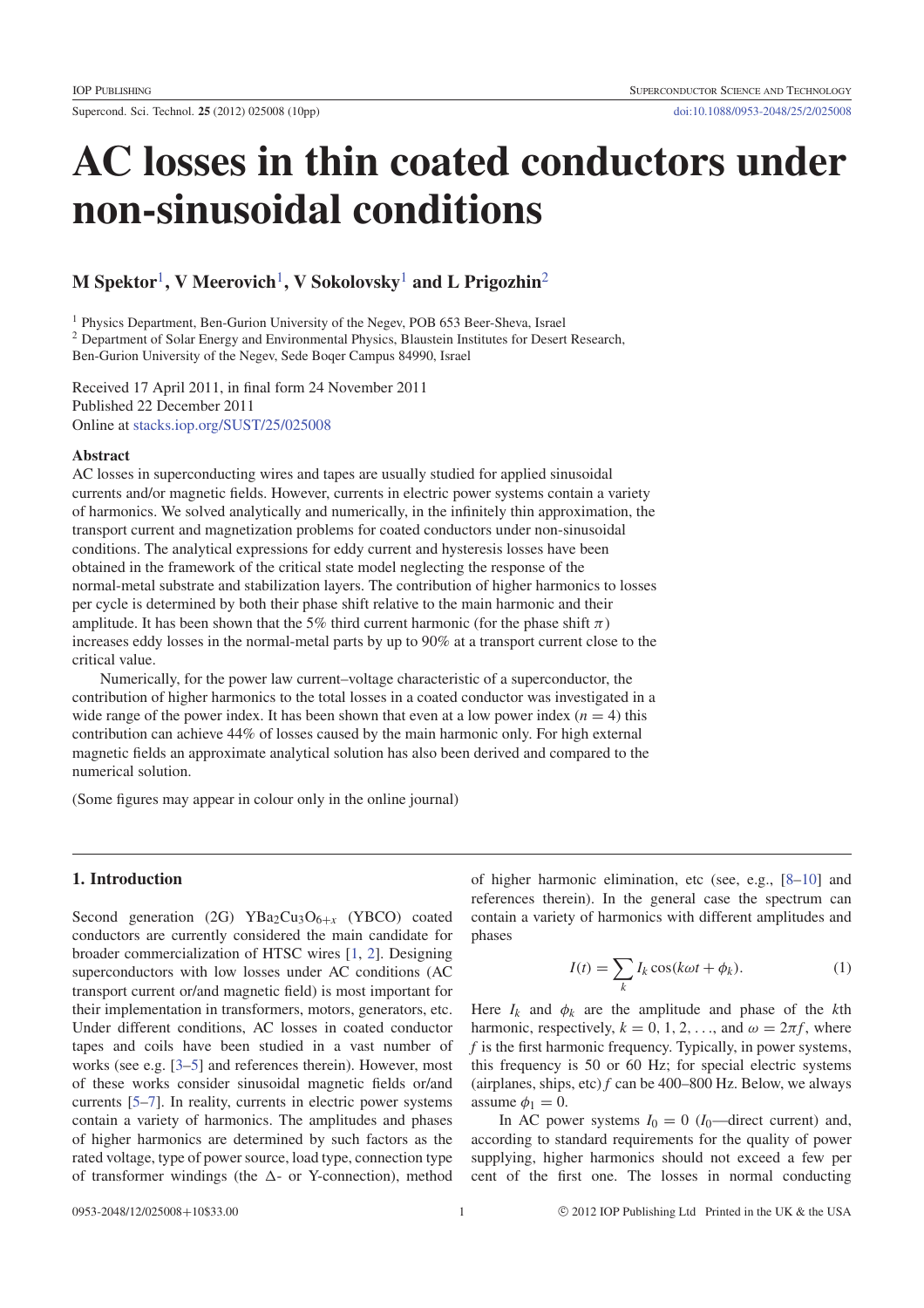parts of power devices are usually determined by the main harmonic. However, converters, non-linear reactors, transient and overload conditions make currents strongly non-sinusoidal: the losses due to the higher harmonics can increase and higher harmonics have to be taken into account for the loss estimation. Since superconductors possess a strongly non-linear current–voltage characteristic, one can expect a substantial contribution of higher harmonics to AC losses in superconducting elements. Recently, it has been shown [11, 12] that the contribution of higher harmonics to AC losses in superconducting bulk and thin film samples can be greater by more than an order of magnitude than in normal-metal samples of the same shape. For example, the 5% third harmonic of a low magnetic field can increase the losses by 20% in a superconducting strip [11], while in normal-metal conductors the contribution of this harmonic is about 2%. We note, however, that these losses depend on the phases  $\phi_k$ : in a certain range of the phases the odd harmonics can reduce the total losses.

In this paper we study the AC losses in a coated conductor under non-sinusoidal conditions. We consider two practically important cases: (i) a non-sinusoidal external magnetic field *H*<sup>e</sup> applied perpendicular to the conductor wide surface and (ii) non-sinusoidal transport current in the conductor in zero external magnetic field. Assuming that both the superconducting and normal-metal layers are thin, we take into account only the losses caused by magnetic flux perpendicular to them moving in and out of the tape edges; the losses caused by penetration of a parallel flux from the coated conductor top and bottom surfaces are neglected. Using the critical state model with a field-independent critical current, we derive analytical expressions for the losses in the superconducting and normal-metal parts of a coated conductor (section 2). We also present the results of numerical simulation for superconductors with a power law current–voltage characteristic (section 3). For high external magnetic fields an approximate analytical solution is derived and compared to the numerical solution.

## 2. AC power losses in coated conductors: an analytical approach

Coated conductors are produced by the deposition of a 1–3  $\mu$ m YBa<sub>2</sub>Cu<sub>3</sub>O<sub>6+x</sub> film upon a 10–100  $\mu$ m thick metallic substrate; the superconducting film is subsequently covered by protective silver and stabilizing copper layers. The total AC losses in a coated conductor (figure 1) are a sum of the losses in its superconducting and normal-metal parts. For simplicity, we assume that the thicknesses of superconducting and normal-metal layers,  $d_{\rm sc}$  and  $d_{\rm m}$ , respectively, are much less than the conductor width 2*a* and the conductor is infinitely long.

Let the superconductor be described by the critical state model with a field-independent critical current density. To estimate AC losses analytically, we neglect the magnetic flux of the induced current in a normal-metal strip in comparison with the total magnetic flux (of the external magnetic field and that produced by a current in a superconducting layer). For a



Figure 1. Sketch of a coated conductor.

sinusoidal magnetic field perpendicular to the normal-metal strip, such an approximation is appropriate (see  $[2, 13]$ ) if

$$
\frac{\mu_0 a d_{\rm m}\omega}{\pi \rho} \ll 1,\tag{2}
$$

where  $\mu_0$  is the magnetic permeability of vacuum and  $\rho$  is the metal resistivity; the inverse quantity,  $\alpha = \frac{\pi \rho}{\mu_0 a d_1}$  $\frac{\pi \rho}{\mu_0 a d_m \omega}$ , will be used in this work. We replace the substrate, protective silver and stabilizing copper layers by an effective normal-metal strip with  $d_m/\rho$  equal to  $d_{sub}/\rho_{sub} + d_{sil}/\rho_{sil} + d_{st}/\rho_{st}$ (here  $\rho_{sub}$ ,  $\rho_{sil}$ ,  $\rho_{st}$ , and  $d_{sub}$ ,  $d_{sil}$ ,  $d_{st}$  are the resistivities and thicknesses of the substrate, protective and stabilizing layers, respectively). We assume that condition (2) is valid for each harmonic of a non-sinusoidal magnetic field that needs to be taken into account.

At consideration of the magnetization problem we assume that a superconductor is influenced by the external magnetic field only. The normal-metal strip is thus subjected to the applied field and to the field produced by a current in the superconductor. Using the thin film approximation, we replace real distributions of current in both metal and superconducting strips by the sheet currents [2, 3, 7, 14].

For transport current problems we assume that the current in the superconductor does not exceed the critical value,  $I_c = 2aJ_c$  and the magnetic field induced by a current in the normal-metal layers is also negligible in comparison with the field of the current in the superconductor (here  $J_c = j_c d_{sc}$ is the sheet critical current density;  $j_c$  is the critical current density). Eddy current losses in the normal metal are induced by variations of the magnetic field produced by a current in a superconducting layer.

#### *2.1. Losses in the superconductor layer*

A non-sinusoidal current (magnetic field) can nonmonotonically increase from its minimum to maximum or decrease from the maximum to minimum; this leads to appearance of 'additional cycles'. However, additional losses, caused by these cycles, should be taken into account only for relatively high amplitudes of higher harmonics [11]. Thus, for an incomplete magnetic field penetration into a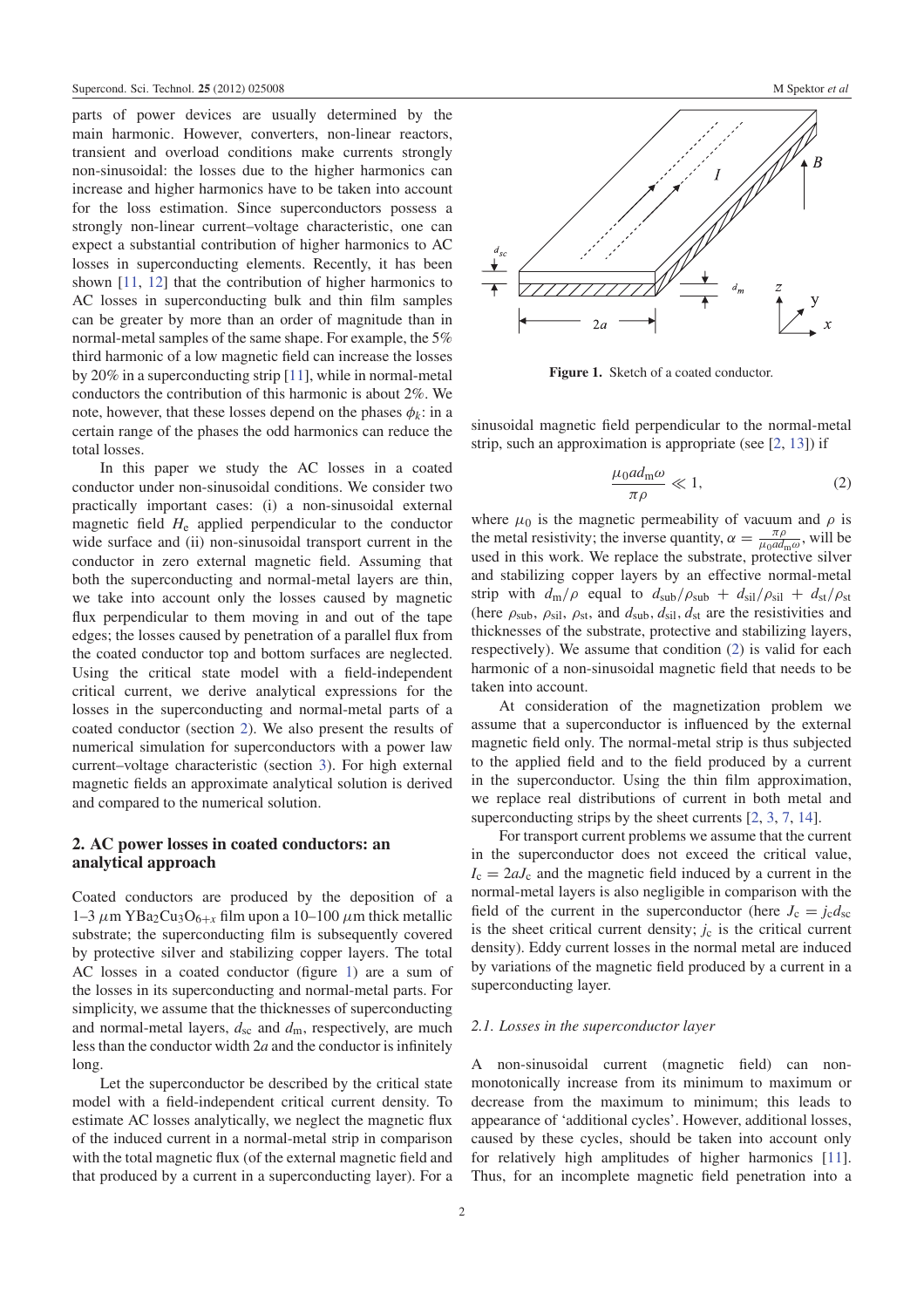superconducting slab, the contribution of the additional cycles does not exceed 5% even if  $H_2/H_1 = 1$ ; here  $H_k$  is the amplitude of the *k*th harmonic of the external magnetic field.

For periodic external magnetic fields and transport currents varying monotonically between their extreme values, the AC losses in a superconducting strip were recently considered in [11, 12]. Under non-sinusoidal conditions the waveforms of currents (external magnetic field) are asymmetrical—the current maximum is not equal to the modulus of its minimum. It has been shown that the expressions for the loss power in a thin strip per unit of length, obtained for symmetrical waveforms in [14–16] using the Bean critical state model, can be modified for an asymmetrical case as follows.

In a perpendicular magnetic field

$$
P_H = 4\mu_0 a^2 f J_c H_c \Delta h g(\Delta h),\tag{3}
$$

and in a strip carrying a transport current

$$
P_I = \frac{\mu_0 f I_c^2}{\pi} q(\Delta i),\tag{4}
$$

where

$$
g(\Delta h) = \frac{2}{\Delta h} \ln(\cosh(\Delta h)) - \tanh(\Delta h)
$$
 and  
\n
$$
\Delta h = \frac{H_{\text{max}} - H_{\text{min}}}{2H_c},
$$
  
\n
$$
q(\Delta i) = (1 - \Delta i) \ln(1 - \Delta i) + (1 + \Delta i) \ln(1 + \Delta i) - \Delta i^2
$$
  
\nand 
$$
\Delta i = \frac{I_{\text{max}} - I_{\text{min}}}{2I_c},
$$

 $H_c = J_c / \pi$ ;  $H_{\text{max}}$ ,  $H_{\text{min}}$ , and  $I_{\text{max}}$ ,  $I_{\text{min}}$  are the maximum and minimum values of the periodic external magnetic field *H*<sup>e</sup> and transport current *I*, respectively.

### *2.2. Losses in the normal-metal layers and total losses: a non-sinusoidal external magnetic field*

The normal-metal strip of a coated conductor is subjected to a periodic non-sinusoidal non-uniform magnetic field penetrating through the superconducting layer. The *z*component  $H_z$  of this field at  $z = 0$  can be written as

$$
H_z = H_z(x, H_{\text{max}}, J_c) - H_z(x, H_{\text{max}} - H_e, 2J_c),
$$
 (5)

$$
H_z = H_z(x, H_{\min}, J_c) + H_z(x, H_{\min} - H_e, 2J_c),
$$
 (6)

for the increasing and decreasing external field, respectively, see [9, 11]. Here

$$
H_z(x, H_e, J_c) = \begin{cases} H_c \operatorname{arctanh} \frac{\sqrt{x^2 - b^2}}{c|x|}, & b < |x| < a \\ 0, & |x| < b, \end{cases}
$$
  

$$
b = \frac{a}{\cosh(H_e/H_c)}, \qquad c = \tanh(H_e/H_c).
$$

Only the *y*-components of the current density *j* and electric field *E* are non-zero; these components obey the Ohm law,  $E = \rho j$  (here and below the index *y* is omitted to simplify

the notations). The power of eddy current losses *p*ed per unit of volume is

$$
p_{\rm ed} = j(x, t)E(x, t). \tag{7}
$$

Here the electric field can be determined as

$$
E(x, t) = -\mu_0 \int_0^x \frac{\partial H_z(u, t)}{\partial t} \, \mathrm{d}u. \tag{8}
$$

Integrating, we find the eddy current loss power *PH*ed per unit of length

$$
P_{\text{Hed}} = \mu_0^2 \frac{\omega}{2\pi} \frac{d_{\text{m}}}{\rho} \int_0^T dt \int_{-a}^a dx \left[ \int_0^x \frac{\partial H_z(u, t)}{\partial t} du \right]^2
$$
  
= 
$$
\frac{\mu_0^2 d_{\text{m}} a^3 \omega^2}{3\pi \rho} H_1^2 F_{\text{h}},
$$
 (9)

where

$$
F_{\rm h} = \frac{1}{\omega \pi} \left\{ \int_{t_1}^{t_2} \left( \frac{dh_{\rm e}}{dt} \right)^2 \left[ 1 - \frac{3}{\cosh^2(Y)} + \frac{2}{\cosh^3(Y)} \right] dt \right\}
$$
  
+ 
$$
\int_{t_2}^{T+t_1} \left( \frac{dh_{\rm e}}{dt} \right)^2 \left[ 1 - \frac{3}{\cosh^2(X)} + \frac{2}{\cosh^3(X)} \right] dt \right\},
$$
  

$$
h_{\rm e} = \frac{H_{\rm e}(t)}{H_1}, \qquad Y = \frac{H_{\rm max} - H_{\rm e}}{2H_{\rm c}},
$$
  

$$
X = \frac{H_{\rm min} - H_{\rm e}}{2H_{\rm c}}, \qquad T = 1/f.
$$

Here *T* is the period;  $t_1$  and  $t_2$  are the time moments at which the external field reaches its maximum and minimum, respectively.

The normalized total loss power (a sum of the loss powers in a superconductor and normal-metal layers) per unit of coated conductor length,

$$
p_h = \frac{P_{H\text{tot}}}{(\mu_0^2 d_{\text{m}} a^3 / 3\pi \rho) H_1^2 \omega^2} = F_h + \alpha Q_h, \qquad (10)
$$

where  $Q_h = 6 \frac{\Delta h}{h_1^2}$  $\frac{\Delta h}{h_1^2} g(\Delta h)$ ,  $h_1 = \frac{H_1}{H_c}$ ,  $F_h$  and  $\alpha Q_h$  are the normalized losses in the normal-metal and superconducting strips, respectively. Here the total losses  $P_{H\text{tot}} = P_H + P_{H\text{ed}}$ are normalized by the loss in the normal-metal strip without the superconductor placed in a uniform sinusoidal magnetic field having the amplitude and frequency equal to those of the main harmonic.

### *2.3. Losses in the normal-metal layers and total losses: a non-sinusoidal transport current*

Let us consider the losses caused by a non-sinusoidal transport current *I*(*t*) flowing through a coated conductor (in the *y*-direction) in zero external magnetic field. Losses in the superconductor are given by equation (4). Using the known expressions (see [7, 15, 16]) for the *z*-component of magnetic field  $H_z$  at  $z = 0$ , corresponding to the increasing and decreasing transport current, respectively,

$$
H_z(x, t) = \tilde{H}_z(x, I_{\text{max}}, I_c) - \tilde{H}_z(x, I_{\text{max}} - I(t), 2I_c)
$$
 and  

$$
H_z(x, t) = \tilde{H}_z(x, I_{\text{min}}, I_c) + \tilde{H}_z(x, I_{\text{min}} - I(t), 2I_c),
$$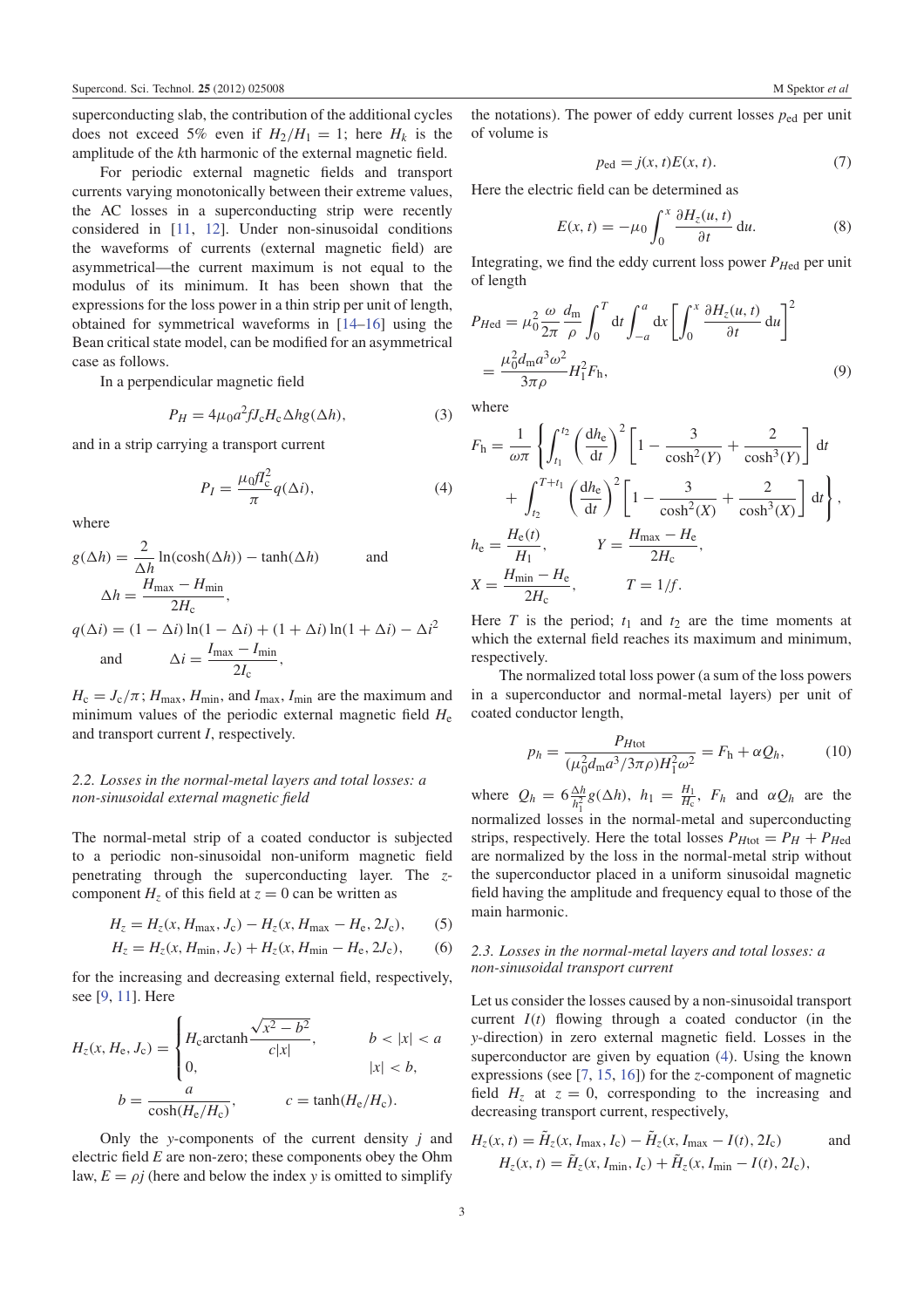where

$$
\tilde{H}_z(x, I, I_c) = \begin{cases}\n0, & |x| < b_i \\
2H_c \frac{x}{|x|} \operatorname{arctanh} \left[ \frac{x^2 - b_i^2}{a^2 - b_i^2} \right]^{1/2}, & b_i < |x| < a, \\
0, & b_i = a\sqrt{1 - I^2/I_c^2}.\n\end{cases}
$$

Substituting  $H_z$  into (9), integrating over *x*, and taking (4) into account, we obtain the normalized total loss power  $p_i$  per unit of length of a coated conductor carrying a non-sinusoidal transport current:

$$
p_i = \frac{P_{I\text{tot}}}{(\mu_0^2 d_{\text{m}} a / 2\rho \pi^3) I_1^2 \omega^2} = F_i + \alpha Q_i(\Delta i), \qquad (11)
$$

where  $P_{I\text{tot}} = P_I + P_{\text{Ied}}$  and  $P_{\text{Ied}} = \frac{\mu_0^2 d_{\text{m}} a I_1^2 \omega^2}{2\rho \pi^2} F_i$  are the total losses and losses in the normal-metal layers per unit length of a coated conductor, respectively,

$$
Q_i(\Delta i) = q(\Delta i)/i_1^2, \qquad i_1 = I_1/I_c, \quad i = \frac{I(t)}{I_1},
$$
  
\n
$$
F_i = \frac{1}{\omega} \left\{ \int_{t_1}^{t_2} \left( \frac{di}{dt} \right)^2 G(b_i) dt + \int_{t_2}^{T+t_1} \left( \frac{di}{dt} \right)^2 G(\tilde{b}_i) dt \right\},
$$
  
\n
$$
G(u) = 1 - u - \sqrt{1 - u^2} \text{Log}\left( \frac{1 + \sqrt{1 - u^2}}{u} \right)
$$
  
\n
$$
+ \frac{1}{2} \left[ \text{Log}\left( \frac{1 + \sqrt{1 - u^2}}{u} \right) \right]^2 \qquad \text{for } u = b_i \text{ or } \tilde{b}_i,
$$
  
\n
$$
b_i = \sqrt{1 - \left( \frac{I_{\text{max}} - I(t)}{2I_c} \right)^2},
$$
  
\n
$$
\tilde{b}_i = \sqrt{1 - \left( \frac{I_{\text{min}} - I(t)}{2I_c} \right)^2}.
$$

Here  $F_i$  and  $\alpha Q_i$  are the normalized losses in the normal-metal and superconducting strips, respectively.

Expressions (10) and (11) which present losses in a coated conductor in the dimensionless form were obtained for periodic non-sinusoidal external magnetic fields and transport currents varying monotonically between their extreme values.

#### *2.4. Analytical model results*

The losses caused by sinusoidal external magnetic fields and transport currents in a coated conductor have been analyzed in [2, 3]. The influence of higher harmonics on losses in a superconducting strip in a non-sinusoidal periodic perpendicular magnetic field has been analyzed in [11]; it was shown that the hysteresis losses per cycle in the Bean critical state model depend only on the difference between the maximum and minimum of the magnetic field  $\Delta H =$  $H_{\text{max}} - H_{\text{min}}$ , and are independent of the higher harmonic frequencies, see equation (3). The contribution of the higher harmonics to losses is determined by the difference  $\Delta H$  −

2*H*1. Similarly, losses in a superconducting strip with a non-sinusoidal periodic transport current are determined by the difference between the maximum and minimum of the current  $\Delta I = I_{\text{max}} - I_{\text{min}}$  (see equation (4)) and contribution of the higher current harmonics—by  $\Delta I - 2I_1$ . A value of  $\Delta H - 2H_1 (\Delta I - 2I_1)$  is determined by the amplitudes and phases of the higher harmonics. Our analysis shows that contributions of the even and odd harmonics are different. To demonstrate this difference and the importance of taking into account the higher harmonics in AC loss estimates, we shall consider the transport currents of the form  $I(t)$  =  $I_1$  sin( $\omega t$ ) +  $I_k$  sin( $k\omega t$  +  $\phi_k$ ) with  $k = 2$  or  $k = 3$ , and similarly for the external magnetic fields. For the second harmonic ( $k = 2$ ) the maximum of  $\Delta I - 2I_1$  is at  $\phi_2 = 0$  and can be approximated by  $2.4I_2^{1.8}$ ; for  $k = 3$  this maximum equals  $2I_3$ and is at  $\phi_3 = \pi$ . The maximal ratios for which the current changes monotonically between its extrema are  $I_2/I_1 = 0.25$ and  $I_3/I_1 = 0.11$ .

Losses in the normal-metal layers of coated conductors as well as in a superconducting layer depend on the phase of the higher harmonic. Our calculations have shown that the losses in normal-metal layers are maximal at the same phases  $\phi_k$  at which the losses in a superconductor are:  $\phi_2 = 0$  for the second harmonic and  $\phi_3 = \pi$  for the third one; below, we analyze these two cases. The situation is similar for the magnetic field problems; see equation (3). The functions *Qh*,  $F_h$  and  $Q_i$ ,  $F_i$  demonstrate qualitatively the same behavior for  $k = 2$  and 3 (see figure 2). The functions  $Q_i$ ,  $F_i$  monotonically increase with the amplitude of the main current harmonic. For  $h_1 = H_1/H_c \ll 1$  the functions  $F_h$  and  $Q_h$  are well fitted by the power laws with exponents 4 and 2, respectively. The function  $Q_h$  has a maximum at  $h_1 \simeq 2$  and decreases approximately as  $1/h_1$  for  $h_1 \gg 1$ . The function  $F_h$  (normalized losses in normal-metal parts of a coated conductor) increases from zero toward a limiting value. At a high external magnetic field,  $h_1 \gg 1$ , the response of a superconductor can be neglected and losses in normal-metal parts are close to those in the external magnetic field alone. In this case the contribution of the *k*th harmonic to the normalized loss power  $F_h$  in a normal-metal strip in a perpendicular field is  $k^2 H_k^2/H_1^2$ .

In both considered cases (an external magnetic field and a transport current) the influence of higher harmonics will be characterized by their relative contribution to losses,  $\delta P = (P - P_1)/P_1$ ; here, *P* is the loss under non-sinusoidal conditions and  $P_1$  denotes the loss caused by the main harmonic. The relative contribution of the third harmonic of the external magnetic field is presented in figure 3. In both the superconductor and the normal metal this contribution is maximal at a low magnetic field (the main harmonic) and decreases as the field increases. Thus, for a low magnetic field  $H_1 < H_c$  and  $H_3 = 0.05H_1$  the third harmonic contribution to AC losses reaches 20% in the superconductor and 35% in normal-metal parts. For  $H_1 \gg H_c$  the contribution decreases to 2% in the normal metal and to 5% in the superconductor (figure 3, red dashed lines).

Let us now consider a coated conductor with transport current (figure 4). For  $I_1 \ll I_c$  the losses in the superconductor are well approximated by the expression  $P \approx P_1(1 + 4I_3/I_1)$ .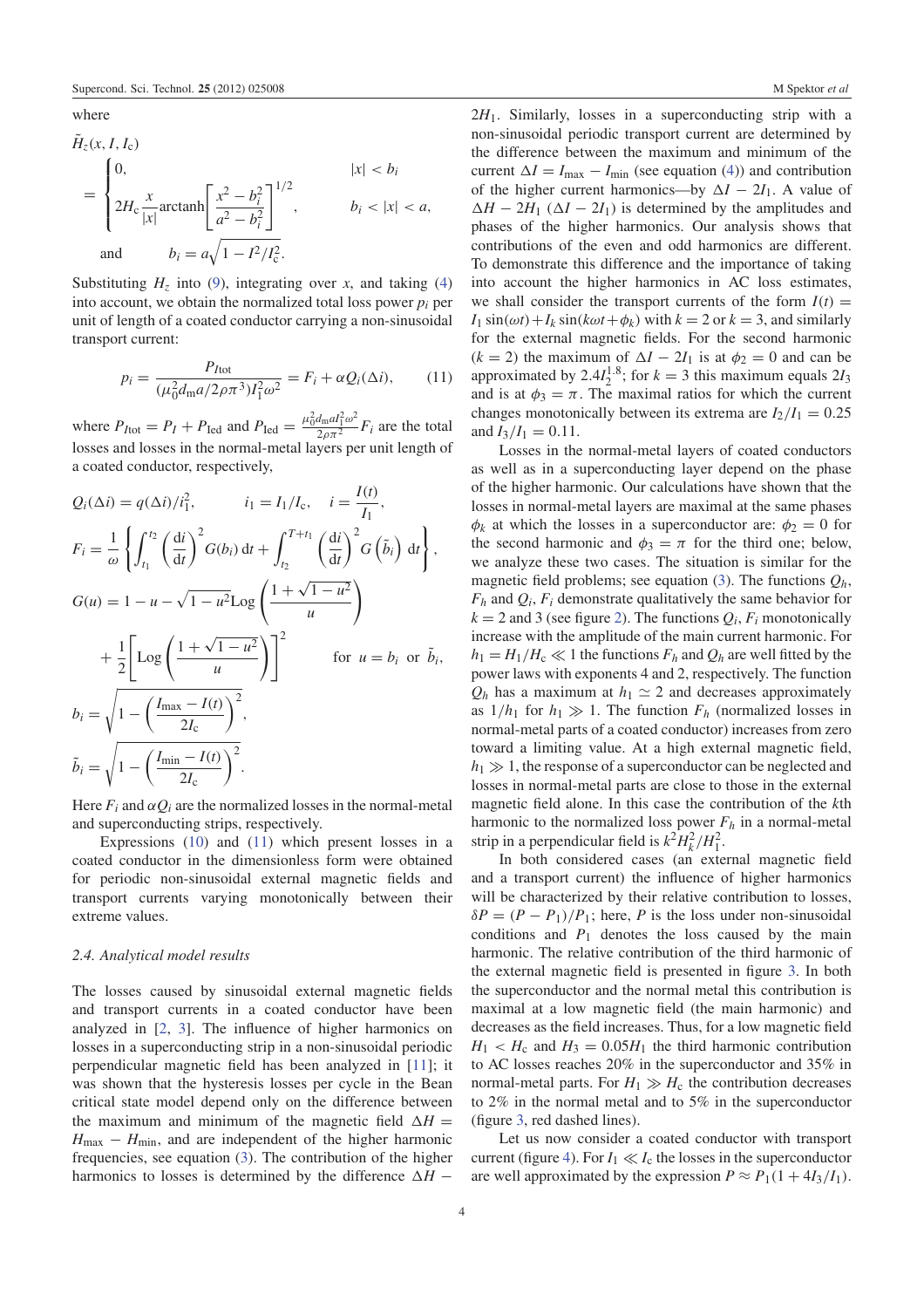

Figure 2. The main harmonic amplitude dependence of  $Q_h$ ,  $F_h$  and  $Q_i$ ,  $F_i$ . (a)  $Q_h$ —blue ( $h_2 = 0.25$ ) and green ( $h_2 = 0$ ) dashed lines;  $F_h$ —black (*h*<sub>2</sub> = 0) and red (*h*<sub>2</sub> = 0.25) solid lines;  $\phi_2$  = 0; (b)  $Q_i$ —blue (*i*<sub>2</sub> = 0.25) and green (*i*<sub>2</sub> = 0) dashed lines;  $F_i$ —black (*i*<sub>2</sub> = 0) and red ( $i_2 = 0.25$ ) solid lines;  $\phi_2 = 0$ ; (c)  $Q_h$ —blue ( $h_3 = 0.11$ ) and green ( $h_3 = 0$ ) dashed lines,  $F_h$ —black ( $h_3 = 0$ ) and red ( $h_3 = 0.11$ ) solid lines;  $\phi_3 = \pi$ ; (d)  $Q_i$ —blue ( $i_3 = 0.11$ ) and green ( $i_3 = 0$ ) dashed lines,  $F_i$ —black ( $i_3 = 0$ ) and red ( $i_3 = 0.11$ ) solid lines;  $\phi_3 = \pi$ .



Figure 3. Relative contribution of the third harmonic of the magnetic field to losses in superconductor (a) and normal-metal parts (b). Blue dotted line,  $H_3 = 0.1H_1$ ; red dashed line,  $H_3 = 0.05H_1$ ; black solid line,  $H_3 = 0.02H_1$ .

However, in contrast to the magnetic field case, the relative contribution of the 5% third harmonic increases with current and, at  $I \approx I_c$ , is about 45% for the superconductor and 80% for the normal metal (figure 4, red dashed lines).

The relative contributions of losses in the superconducting and normal-metal layers to the total losses depend on the parameter  $\alpha$ , which is the same for the current and magnetic field problems (see equations (10) and (11)). The estimation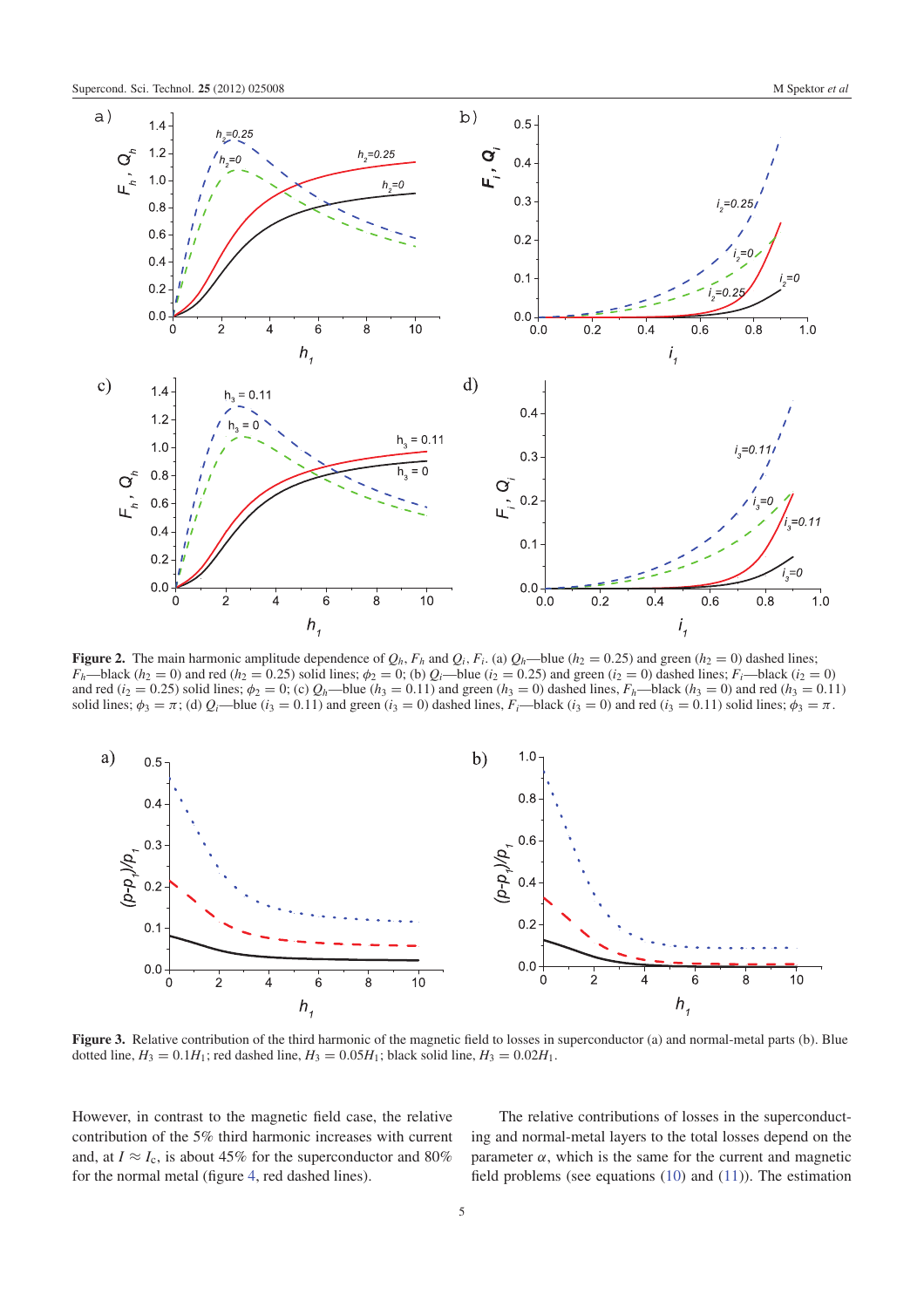

Figure 4. Relative contribution of the third current harmonic to losses in a superconductor (a) and normal-metal parts (b). Blue dotted line,  $I_3 = 0.1I_1$ ; red dashed line,  $I_3 = 0.05I_1$ ; black solid line,  $I_3 = 0.02I_1$ .

of this parameter and an example of the AC loss calculation are given in the appendix.

# 3. Numerical analysis of AC losses in coated conductors

We used numerical simulations to calculate the contribution of higher harmonics to AC losses in superconductors with a power law current–voltage characteristic. Here we also assume that the current density in the normal-metal layer is much smaller than that in the superconductor. Therefore, the local *E*–*J* relation can be written in the following form:

$$
E = \begin{cases} E_0 (J/J_c)^n & -a_{\rm sc} \le x \le a_{\rm sc}, \\ \rho_0 J & |a_{\rm sc}| < |x| \le |a|, \end{cases} \tag{12}
$$

where *J* is the sheet current density,  $E_0 = 1 \mu V \text{ cm}^{-1}$  is the electric field caused by the sheet critical current density *J*c,  $\rho_0 = \rho/d_m$ , and 2*a* and 2*a*<sub>sc</sub> are the widths of the coated conductor (normal-metal strip) and the superconducting layer, respectively. For a coated conductor with surround stabilizer  $2a > 2a_{\rm sc}$  [17, 18] and, although the strip ends without the superconductor layer can often be neglected, our mathematical model and numerical scheme have been developed for the general case; in calculations we took  $a = 1.05a_{\rm sc}$ . The applicability of (12) can be extended by introducing an effective power index as a fitting parameter.

In the infinitely thin strip approximation only the normal component  $H<sub>z</sub>$  of the AC magnetic field induces losses; in the strip mid-plane,  $z = 0$ , this component is presented as

$$
H_z = -\frac{1}{2\pi} \int_{-a}^{a} \frac{J(u)}{x - u} \, \mathrm{d}u + H_{\rm e}.
$$

Substituting this formula into the equation  $\frac{\partial E}{\partial x} = -\mu_0 \frac{\partial H_z}{\partial t}$ , integrating with respect to *x*, and setting  $E = \tilde{\rho}(x, J)J$  with

$$
\tilde{\rho} = \begin{cases} E_0 J^{n-1} / J_c^n & -a_{\rm sc} \le x \le a_{\rm sc} \\ \rho_0 & a_{\rm sc} < |x| \le a, \end{cases}
$$

we obtain

$$
\tilde{\rho}(x,J)J = \frac{\mu_0}{2\pi} \int_{-a}^{a} \frac{\partial J(u,t)}{\partial t} \ln|x-u| \, \mathrm{d}u - \frac{\partial A_y}{\partial t} + C(t). \tag{13}
$$

Here  $C(t)$  is an unknown function of time, which appears due to integration through *x*, determined implicitly by the condition

$$
\int_{-a}^{a} J(x, t) dx = I(t),
$$
 (14)

and  $A<sub>y</sub>$  is the *y*-component of the vector potential of the external magnetic field. If the applied magnetic field is uniform, the vector potential can be taken as  $A_y = H_e x$ .

The total loss in a coated conductor per cycle and per unit of length is determined as

$$
P = \int_0^T dt \int_{-a}^a E J \, \mathrm{d}x. \tag{15}
$$

The numerical algorithm for solution of equation (13), developed in [19] to analyze the response of a superconductor to a current pulse, was used also in this work to compute AC losses in coated conductors. In our simulations we used a uniform finite element mesh with 400 elements (which ensured the numerical error did not exceed 1%); the time step was chosen adaptively. We assumed zero initial conditions and considered  $n = 4-25$ . Our calculations showed that, after the first period, the losses per period stabilize and do not change anymore.

In our simulations (figures 5–8) we considered two cases:

- a coated conductor in a non-sinusoidal uniform magnetic field perpendicular to its wide surface without any transport current;
- a coated conductor with a non-sinusoidal transport current in zero magnetic field.

In both cases the relative contribution of a higher harmonic increases with its amplitude (figures 5 and 6). The contribution increases also with the power index *n*. The results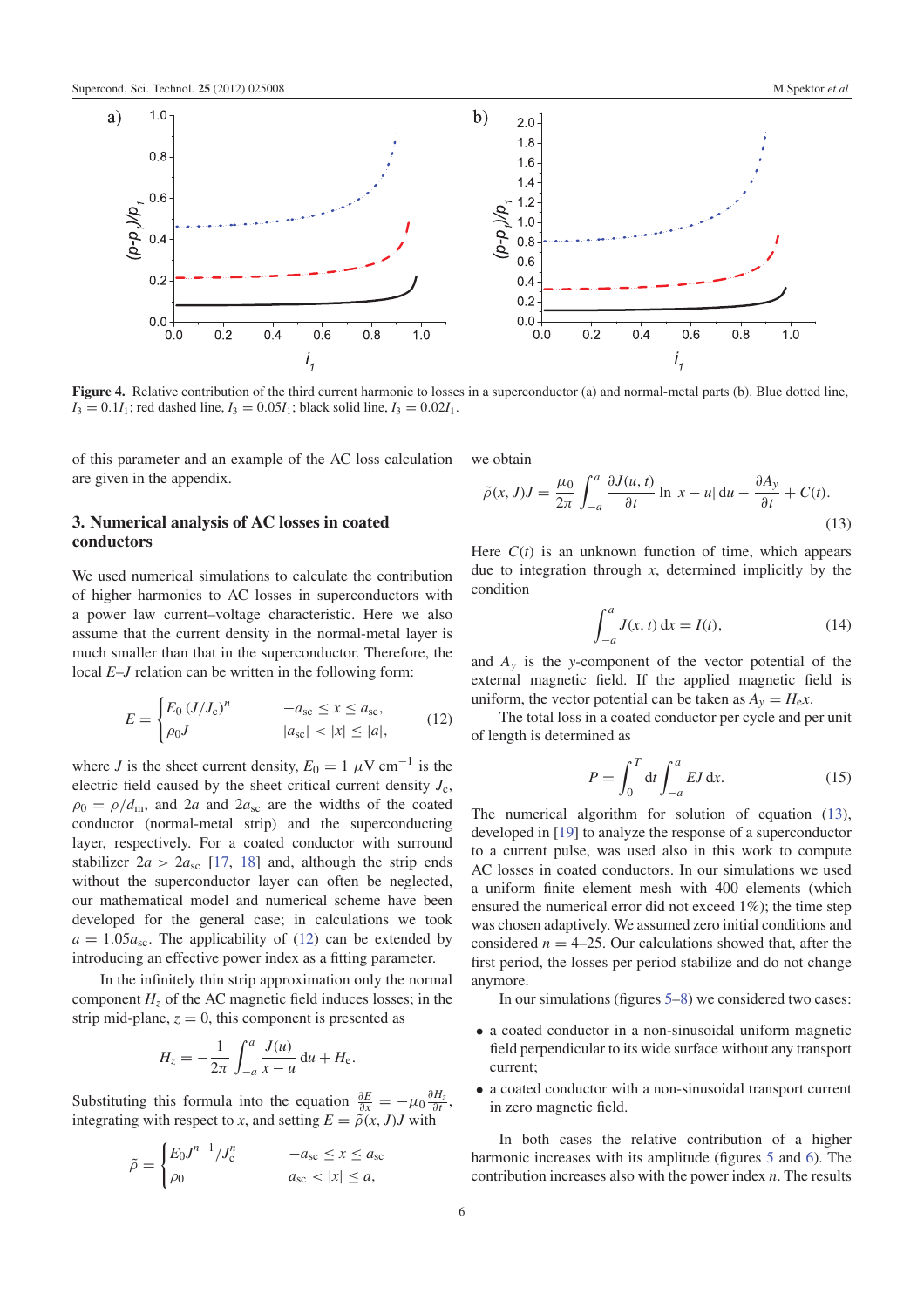

Figure 5. Relative contribution of the higher current harmonic to total losses in a power law coated conductor: (a) the second harmonic,  $\phi_2 = 0$ ; (b) the third harmonic,  $\phi_3 = \pi$ . Simulation results: the critical state model (black dotted line), the power law model (red dashed, green solid, and blue dash–dotted lines for  $n = 25$ , 10, and 4, respectively) and normal metal (magenta dash–dot–dotted line) at  $i_1 = 0.9$ .



Figure 6. Relative contribution of the higher magnetic field harmonic to total losses in a power law coated conductor: (a) the second harmonic, (b) the third harmonic. Simulation results: the critical state model (black dotted line), the power law model (red dashed, green solid, blue dash-dotted lines for  $n = 25$ , 10, and 4, respectively) and normal metal (magenta dash-dot-dotted line) at  $H_1 = H_c$ .

obtained for the power law model with  $n = 25$  are very close to those for the critical state model; the higher harmonic contribution to losses is about ten times greater than in normal metal (figure 5(b)). This contribution can reach and even exceed the losses caused by the main harmonic. For  $n = 4$ this contribution can reach 45% of that of the main harmonic (figure 5(b)), which is about four times higher than in normal metal (11%).

The relative contribution to losses increases as the main current harmonic grows (figures  $7(a)$  and  $8(a)$ ) but decreases as the main field harmonic increases (figures 7(b) and 8(b)).

For a sinusoidal magnetic field the AC losses have been investigated [20] using the high field approximation  $(H_1 \gg$ *Hc*) for a field dependent power voltage–current characteristic

$$
E = E_0 \left(\frac{J}{J_c}\right)^n, \qquad J_c = J_{c0} \frac{H_b}{|H| + H_b}, \qquad (16)
$$

where  $J_{c0}$ ,  $H_b$  are constants. Extending this approach to strong non-sinusoidal external magnetic fields, the AC losses in a thin superconducting strip have been estimated analytically in [11]:

$$
P = P_0 \left[ \frac{n}{4n+2} \left( \frac{\mu_0 w \omega H_1}{E_0} \right)^{1/n} \right] F, \tag{17}
$$

where

$$
F = \int_0^T \left\{ \frac{\omega |\sum_k \tilde{h}_k k \cos(\omega kt + \phi_k)|^{1+1/n}}{1 + h_b |\sum_k \tilde{h}_k \sin(\omega kt + \phi_k)|} \right\} dt,
$$
  

$$
h_b = H_1/H_b, \qquad \tilde{h}_k = H_k/H_1, \quad (k = 1, 2, ...)
$$

and  $P_0 = 4f\mu_0 J_c a^2 H_1$  denotes the losses given by the critical state model with the magnetic-field-independent critical current in an asymptotically high magnetic field. For a sinusoidal field ( $h_k = 0$  for  $k > 1$ ) this gives the estimate [20] and, if  $H_b = \infty$  and  $n \to \infty$  (the Bean model), we obtain  $F \rightarrow 4$ , so  $P \rightarrow P_0$ . As above, *F* has the maximum at  $\phi_2 = 0$ for the second harmonic and  $\phi_3 = \pi$  for the third harmonic.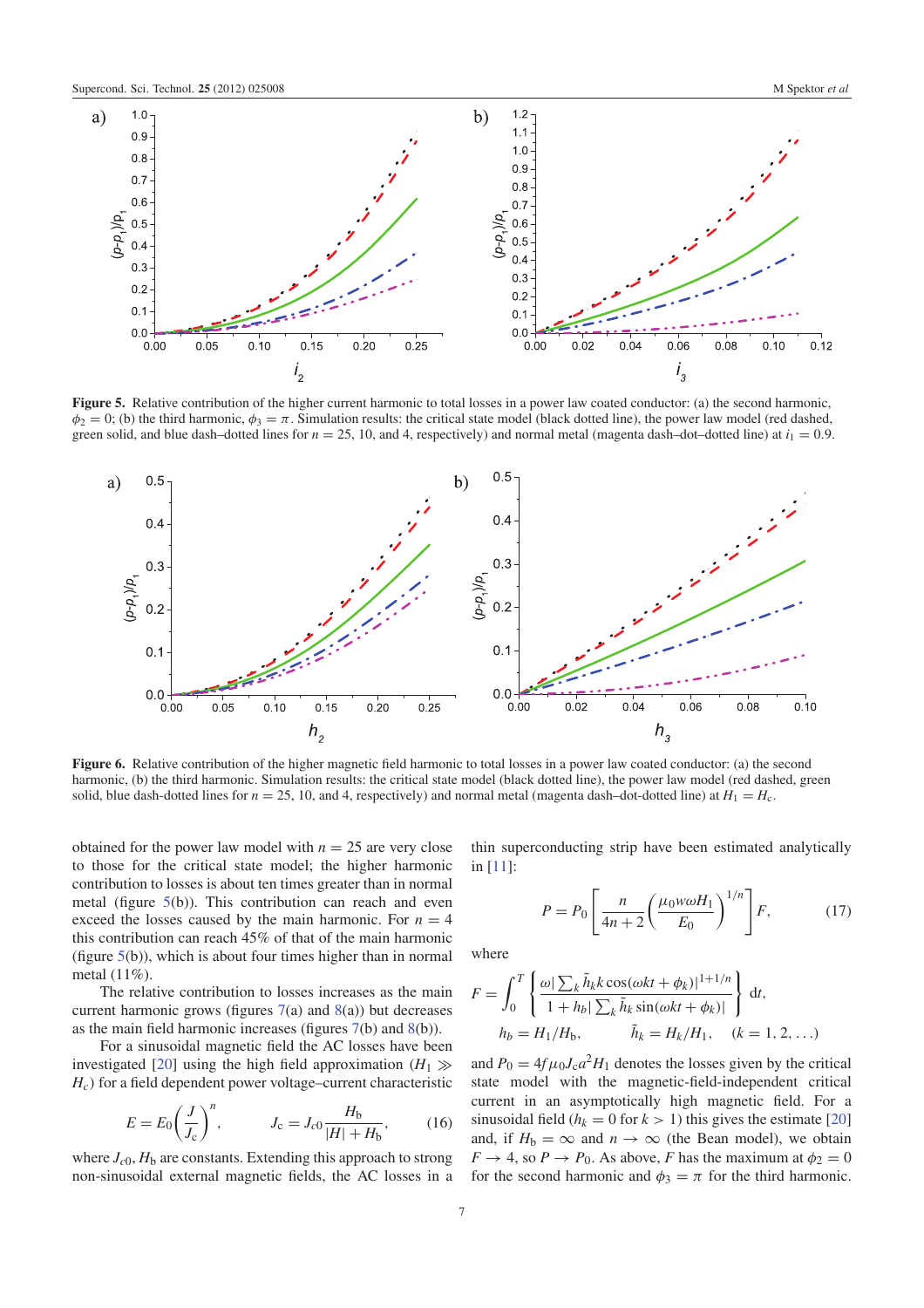

Figure 7. Relative loss contribution of the second current (a) and field (b) harmonic as a function of the main harmonic amplitude. Power law model with  $n = 10$ , numerical simulations: (a)  $i_2 = 0.25i_1$  (black dotted line),  $i_2 = 0.15i_1$  (red dashed line),  $i_2 = 0.05i_1$  (blue solid line); (b)  $h_2 = 0.25h_1$  (black dotted line),  $h_2 = 0.15h_1$  (red dashed line),  $h_2 = 0.05h_1$  (blue solid line).



Figure 8. Relative loss contribution of the third current (a) and field (b) harmonic as a function of the main harmonic amplitude. Power law model with  $n = 10$ , numerical simulations: (a)  $i_3 = 0.1i_1$  (black dotted line),  $i_3 = 0.05i_1$  (red dashed line),  $i_3 = 0.02i_1$  (blue solid line); (b)  $h_3 = 0.1h_1$  (black dotted line),  $h_3 = 0.05h_1$  (red dashed line),  $h_3 = 0.02h_1$  (blue solid line).

The AC loss decreases with the increase of *h<sup>b</sup>* approximately as  $1/(1+0.85h_b)^{0.625}$  in both cases and increases with the amplitude of the second harmonic as  $1 + a_2 h_2^{1.8}$  and with the amplitude of the third one as  $1 + a_3h_3$  (see [11]). The coefficients *a*<sup>2</sup> and *a*<sup>3</sup> depend on the power index *n* and parameter  $h_b$ . For  $h_b < 1$  and  $n > 10$ , within the accuracy of 10%,  $a_2$  and  $a_3$  can be taken as 1.3 and 0.9, respectively. The increase of *n* above 20 does not lead to any marked further growth (the values of  $F$  at  $n = 20$  and 40 differ by less than 2%). Comparison of the analytical results with the numerical ones shows that the high magnetic field approximation can be used at least for the main harmonic amplitude higher than  $15H_c$ .

#### 4. Conclusion

Higher harmonics in coated conductors can substantially change the AC losses, especially in the conductors carrying transport current. In contrast to the normal-metal conductors, in which a 5% third current harmonic causes the loss to increase by about 2% only, the increase due to this harmonic in a coated conductor can reach 50% in the superconducting layer and 90% in the normal-metal parts at  $\phi_3 = \pi$  and the amplitude of the main harmonic close to the critical current (see figure 4).

The AC losses obtained by means of numerical simulations using the power law models with high power index ( $n \sim 25$ ) are close to the analytical predictions of the critical state model. The relative loss contributions of higher harmonics of the magnetic field and current increase with the ratio of their amplitude to the amplitude of the main harmonic. Keeping this ratio constant while increasing the main harmonic leads to an increase of the relative contribution in the case of transport current and to a decrease of this contribution in the case of magnetic field. The contribution of a 10% third current harmonic to the total losses (a sum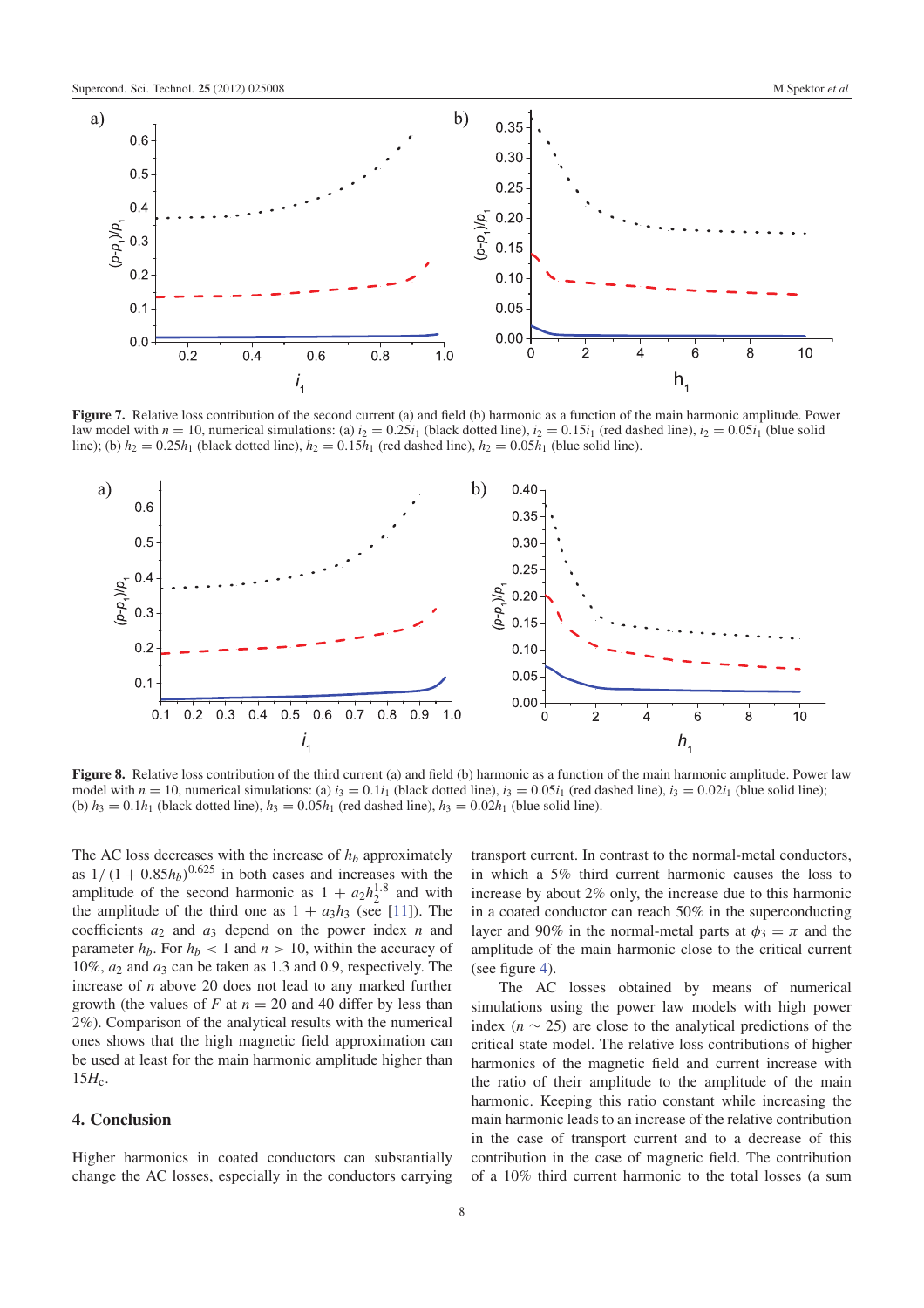of the losses in the superconductor and normal metal) can reach 110% of the losses caused by the main harmonic; this is about ten times more than the losses caused by the third harmonic in the normal-metal conductor of the same shape (figure 5). Even for a low power index  $(n = 4)$  the predicted AC losses are substantially higher than the losses in normal metals: the relative contribution of higher harmonics can be four times higher and reach 44% of the losses caused by the main harmonic.

The obtained results show that the losses caused by higher harmonics even of relatively small amplitudes should be taken into account. The analytical expression for AC losses in coated conductors in the high magnetic field approximation is applicable at least for the main harmonic amplitude exceeding  $15H_c$ .

### Appendix

Here we estimate the characteristic values of the parameter  $\alpha$ and present two examples of AC loss calculation. According to (10) and (11), the dependence of normalized AC losses on the main harmonic frequency is only via the coefficient  $\alpha = \frac{\rho \pi}{\mu_0 a d_1}$  $\frac{\rho \pi}{\mu_0 a d_{\rm m} \omega}$ , which depends also on the resistivity  $\rho$  and cross-section area 2*ad*<sup>m</sup> of the normal-metal strip. To estimate this parameter, we consider a coated conductor with the width  $2a = 1$  cm and the hastelloy-C substrate thickness of 0.1 mm. The substrate resistivity is  $1.24 \times 10^{-6}$  Ω m, the resistivity of silver and copper layers is about the same and is equal to  $2 \times 10^{-9}$   $\Omega$  m at 77 K. Hence, for a coated conductor without protective silver and stabilizer layers [2, 3], the parameter  $\alpha$  is about  $(10^6 \text{ s}^{-1})/f$ ; for a conductor with the 2  $\mu$ m thick silver layer [21],  $\alpha \approx (8 \times$  $10^4$  s<sup>-1</sup>)/*f*; for a well stabilized coated conductor with the copper stabilizer thickness of 100  $\mu$ m [22], the parameter  $\alpha$  is evaluated as  $(1.6 \times 10^3 \text{ s}^{-1})/f$ . Hence, the losses in a superconductor dominate for the first two conductor types up to high frequencies of the order of 1 MHz. The losses in the normal-metal parts of a well stabilized coated conductor can be comparable or even dominate at frequencies ∼1 kHz (these frequencies are used in some special electric power systems, e.g. in airplanes, ships, etc).

The function  $Q_h$  decreases as  $H_c/H_1$  at  $H_1 \gg H_c$  and at 50–60 Hz the losses in the normal-metal parts of a well stabilized coated conductor dominate in magnetic fields  $H_1$  > 30 $H_c$ , i.e. when  $\mu_0 H_1 > 0.1$  T at the typical value of  $J_c =$  $10^4$  A m<sup>-1</sup> ( $\mu_0 H_c = 0.004$  T). This value is much less than the rated magnetic fields in many power devices. For example, the rated field in a generator is of the order of 1 T, and the losses in the normal-metal parts of the coated conductor operating in such a field dominate. In superconducting power cables the rated fields are of the order of 0.03 T and the total losses are mainly determined by the losses in the superconductor.

The evaluations above were performed for the liquid nitrogen cooling. If coated conductors are cooled by liquid helium, at 4 K, the parameter  $\alpha$  decreases at least by an order of magnitude and, for a well stabilized coated conductor, can be estimated as  $(1.6 \times 10^2 \text{ s}^{-1})/f$ . It is of the order

of 1 at the frequency of 50 Hz, so the influence of the current induced in the normal-metal part on the current in the superconductor should be taken into account for accurate loss estimation. In this case our estimate can be considered a crude first approximation. Losses in the superconducting and normal-metal parts of coated conductors become comparable at magnetic fields  $H_1 \sim H_c$ . At 4 K the typical value of  $J_c$ is  $1.3 \times 10^5$  A m<sup>-1</sup> and  $\mu_0 H_c = 0.05$  T. Thus the losses in the normal-metal parts should be taken into account even for power cables. For example,  $\alpha = 4$  for the sinusoidal external magnetic field  $H_e = 3H_c \sin(\omega t)$ ; the losses in the normal metal are about 25% of losses in the superconductor and increase up to 100% when the amplitude of the magnetic field equals 1 T.

As another example, let us estimate the total losses in a well stabilized coated conductor with the critical current  $I_c = 100$  A at 77 K; the amplitude  $I_1$  of the main harmonic is  $0.9I_c$  and its frequency 400 Hz; the amplitude  $I_3$  of the third harmonic is  $0.1I_1$ . The norming loss power  $P_n$ per unit of the conductor length in equation (11) is  $P_n =$  $(\mu_0^2 d_{\rm m} a / 2 \rho \pi^3) I_1^2 \omega^2 \approx 0.33 \text{ W m}^{-1}$ .

For  $I_3 = 0$  we obtain  $Q_i = 0.22$  and  $F_i = 0.073$  at  $I_1 = 0.9I_c$  (figure 2(d)) and the loss powers per unit of the conductor length in the superconductor  $P_s = \alpha Q_i P_n$ 0.29 W m<sup>-1</sup> and in the normal metal  $P_m = F_i P_n = 0.0865$ 0.024 W m<sup>-1</sup>; the total loss power is  $P_{\text{Hot}}^{(0\%)} = P_s + P_m =$  $0.314 \text{ W m}^{-1}$ .

The 10% third current harmonic gives relative contributions  $\delta P = 0.9$  for a superconductor (figure 4(a)) and  $\delta P = 1.9$  for a normal metal (figure 4(b)). The total loss power per length unit of the coated conductor is  $P_{\text{Itot}}^{(10\%)} =$  $1.9P_s + 2.9P_m \approx 0.62 \text{ W m}^{-1}$ . Thus the 10% third current harmonic increases the losses twice. This harmonic increases the relative contribution of losses in the normal metal from 8% to 13%.

#### References

- [1] Yuan W, Campbell A M and Coombs T A 2009 *Supercond. Sci. Technol.* 22 075028
- [2] Muller K-H 1997 *Physica* C 281 1
- [3] Muller K-H 1999 *Physica* C 312 149
- [4] Prigozhin L and Sokolovsky V 2011 *Supercond. Sci. Technol.* 24 075012
- [5] Sokolovsky V, Meerovich V, Goren S and Jung G 1998 *Physica* C 306 154
- [6] Thakur K P, Raj A, Brandt E H and Sastry P 2011 *Supercond. Sci. Technol.* 24 045006
- [7] Martinez E, Angurel L A, Pelegrin J, Xie Y Y and Selvamanickam V 2010 *Supercond. Sci. Technol.* 23 025001
- [8] Arrillaga J, Bradley D and Bodger P 1985 *Power Systems Harmonics* (New York: Wiley)
- [9] Kanao N, Hayashi Y and Matsuki J 2009 *Elect. Eng. Jpn* 167 56
- [10] Papathanassiou S A and Papadopoulos M P 2006 *IEEE Trans. Power Deliv.* 21 2006
- [11] Sokolovsky V, Meerovich V, Spektor M, Levin G and Vajda I 2009 *IEEE Trans. Appl. Supercond.* 19 3344
- [12] Furman G, Spektor M, Meerovich V and Sokolovsky V 2011 *J. Supercond. Nov. Magn.* 24 1045
- [13] Brandt E H 1994 *Phys. Rev.* B 49 9024